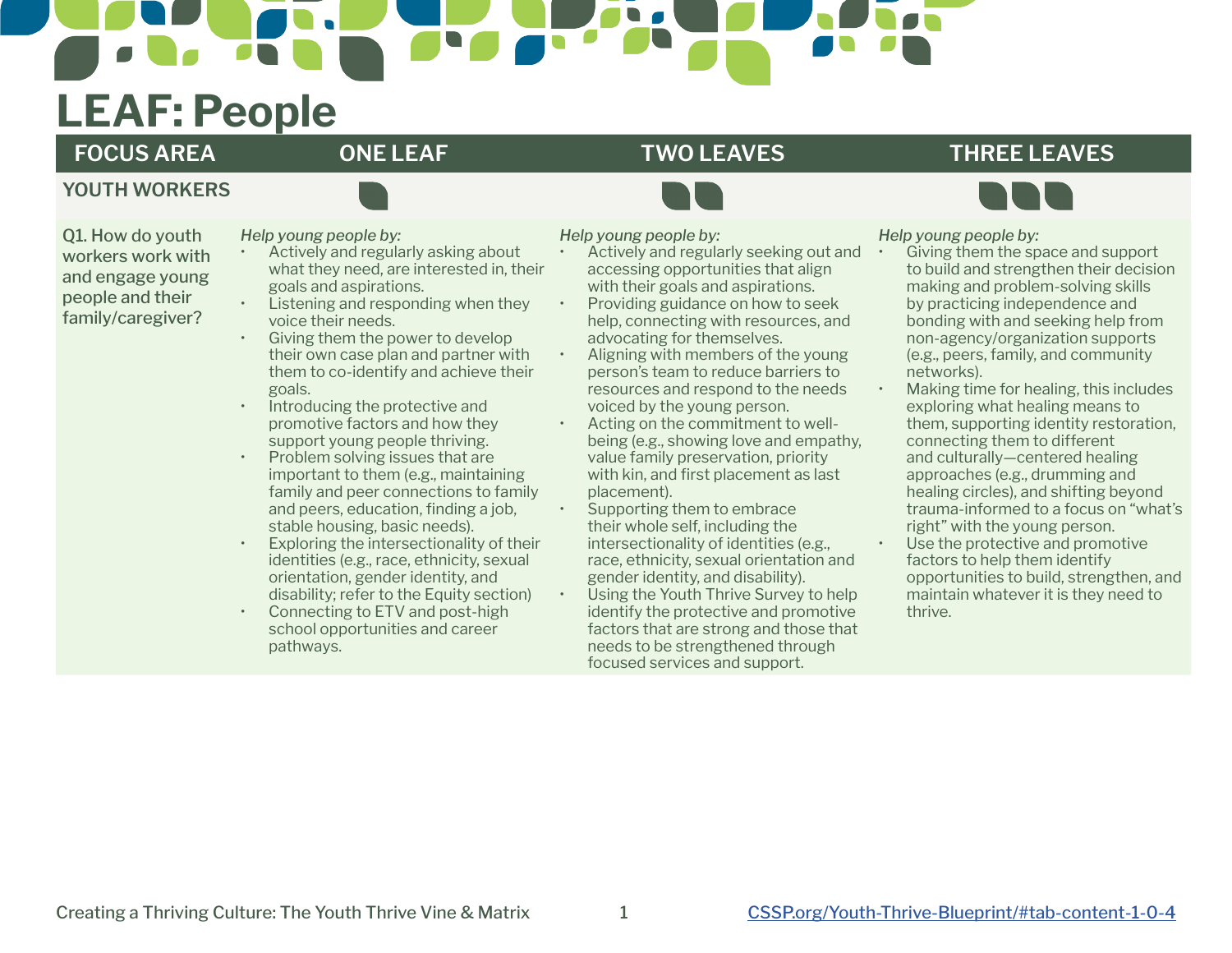### **FOCUS AREA ONE LEAF TWO LEAVES THREE LEAVES**



**YOUTH WORKERS**

Q1. CONT'D How do youth workers work with and engage young people and their family/ caregiver?

*Help the young person's family/caregiver by:* 

- Connecting them to critical services that will support their relationship with the young person.
- Collaborating with them to support the young person's interests and desires.
- Seeking out, listening to, and incorporating their input into planning and decision making
- Listening when they voice their needs and partnering with them to address any challenges.
- Familiarize them with the Protective and Promotive Factors and why they are important for young people.

*Help the young person's family/ caregiver by:* 

- Sharing information about community resources and how to access various services and supports that will strengthen their family.
	- Giving guidance and sharing resources that further help them to support the young person's interests and goals.
- Assisting them to advocate for themselves and the young person. • With permission from the young
	- person:
		- Sharing and utilizing the Youth Thrive Survey results to build the young person's Protective and Promotive Factors.
		- Inviting family to join all transition meetings and discussions about accessing resources and important life meetings/ events.

*Help the young person's family/ caregiver by:*

- Understanding the impact of systemic oppression on young people, their family and community, and connecting the whole family to healing-centered practices and approaches that focus on family well-being.
- Giving them the power to co-develop the case plan with the young person, and to identify and attain their respective goals.
- Discussing the intersectionality of identities, the importance of identity exploration, and the support they need to guide young people in making decisions about their life and future.
- Modeling ways to give young people space to develop their problemsolving skills in order to address their needs and challenges.

### **SUPERVISORS**

Q1. How do supervisors work with their team to support young people and encourage youth voice?

- Create and maintain a shared learning space that highlights and encourages the inclusion of young people's feedback in daily interactions.
- Proactively and consistently talk about the positive value of young people and not promoting damage imagery during all interactions with the team (e.g., 1:1 Supervision, team meetings, informal water cooler conversations)
- Provide up-to-date information for supporting young people, such as new resources, community programs, and extracurricular activities.
- Engage team in activities and learning opportunities that build their knowledge of the adolescent brain, positive youth development, and the impact of trauma and toxic stress on development, healing-centered engagement, and how to use these learnings in daily interactions with young people and their family/ caregivers.
- Create and maintain a shared learning, coaching, and brave space that supports team members, near peer mentors, credible messengers, and young people as partners to have crucial conversations that strengthen young people's Protective and Promotive Factors.
- Work with team to explore and reflect on what they bring to their work—experiences, culture, beliefs, and identities—and opportunities for healing so that they can better help young people to thrive.
- Serve as coaches and modeling the values and guiding premises of Youth Thrive, including understanding the ways in which race, class, ethnicity, privilege, and power shape a young person's life.
- Actively share power and collaborate with young people during team trainings, policy and procedure development, event planning, and other opportunities in which young people's ideas and feedback is sought out and included.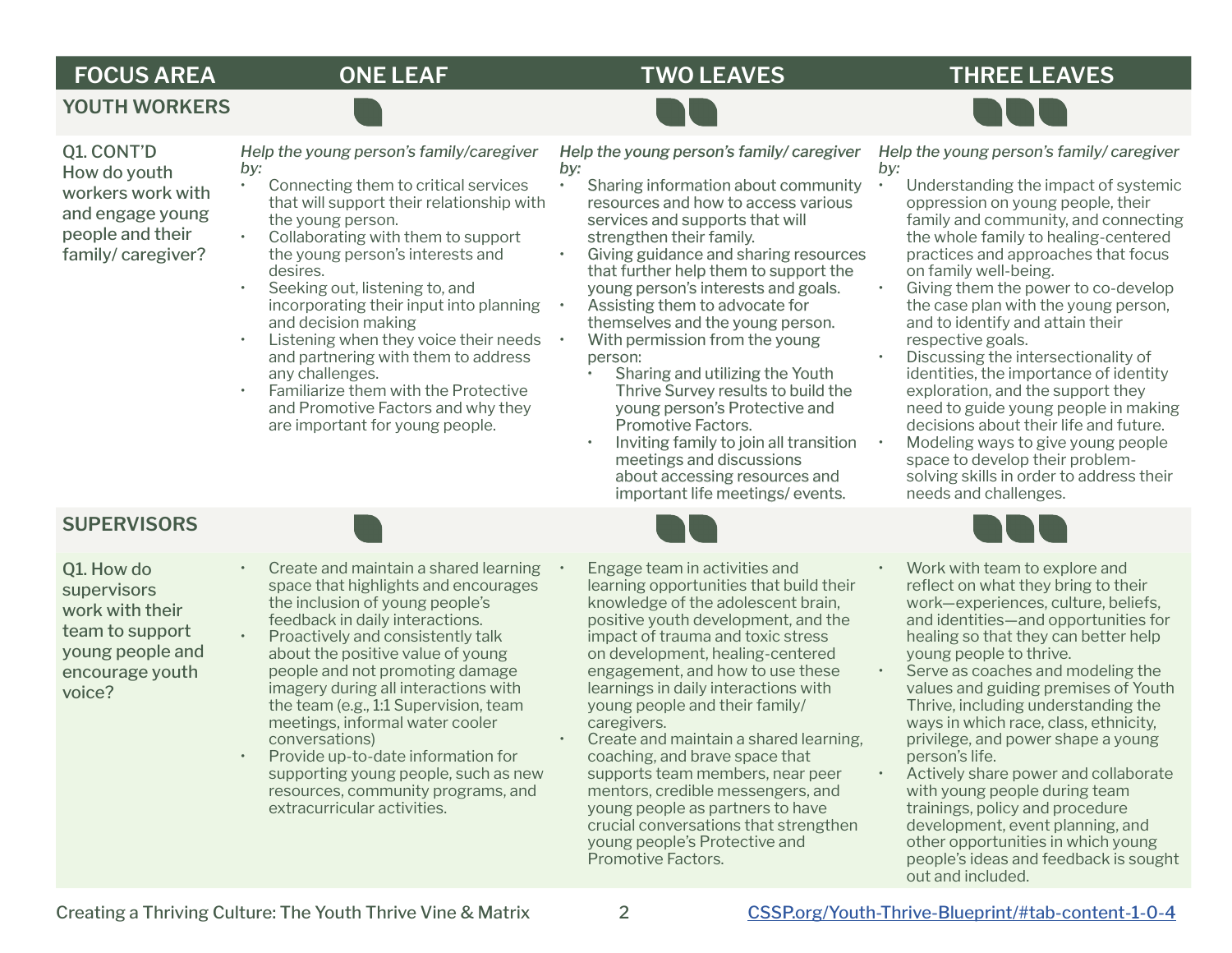## **FOCUS AREA ONE LEAF TWO LEAVES THREE LEAVES**

### **SUPERVISORS**

Q1. CONT'D How do supervisors work with their team to support young people and encourage youth voice?

- Ensure team has an understanding of the adolescent brain development, positive youth development, the importance of positive adult-youth relationships, the impact of trauma and toxic stress on development, healing centered engagement, and the Protective and Promotive Factors.
- Encourage the use of the Youth Thrive Survey to identify opportunities for supporting young people.
- Provide regular opportunities for team members to come together to discuss issues arising in their practice (e.g., daily stand ups, lunch and learns, team meetings, virtual meetings).
- Provide a forum for workers to come together for case consultation and strategize on what could be done to more actively build the young person's protective factors (e.g., monthly case review that includes the young person's service/multidisciplinary team).
- Use the program-level results from the Youth Thrive Survey to strategize with team members on how to improve the help they provide to young people.
- Clearly share expectations and hold team members and themselves accountable to the Youth Thrive values in a non-punitive manner.
- Seek innovation and empowering staff to try different types of support based on the young person's identified needs and wants (e.g., drumming circles, healing circles, art therapy).
- Providing opportunities for staff to partner with and strengthen ties with the community so that all can come together to help young people (e.g., participate in community block parties and other events, visit local nonprofits to learn more about the services they provide, meet with local community boards to share information and identify opportunities for collaboration).
- Build staff's own social and emotional competencies so that they can encourage that with young people.

### **FOCUS AREA ONE LEAF TWO LEAVES THREE LEAVES**

### **LEADERSHIP**

Q1. How does leadership demonstrate their agency/ organization supports, values, and applies youth voice, choice, participation, and engagement?



- Actively and regularly seek out feedback from young people and including their thoughts and ideas in decision making, this includes hiring youth consultants, surveying young people, and regularly speaking with youth boards.
- Invite different levels of staff to share feedback on the strengths, challenges,  $\cdot$ and ideas for supporting young people to thrive and providing multiple approaches for this information to be shared (e.g., town hall, staff survey, comment box)
- Advocate for and secure sufficient resources that align with and support the needs identified by young people.
- Invite and encourage young people to join leadership advisory teams/ committees/boards.
- Create staff positions for young people with lived expertise. • Hire professionals and youth leaders with different racial and cultural backgrounds, sexual identities, gender expressions, and disability in their leadership team.
- Share power with young people by advancing youth-led processes to implement strategies and programs that strengthen youth-centered practices.
- Commit to providing the Youth Thrive for Youth (YT4Y) training to young people.
- Build relationships with and connecting young people to community-based supports focused on youth-advocacy.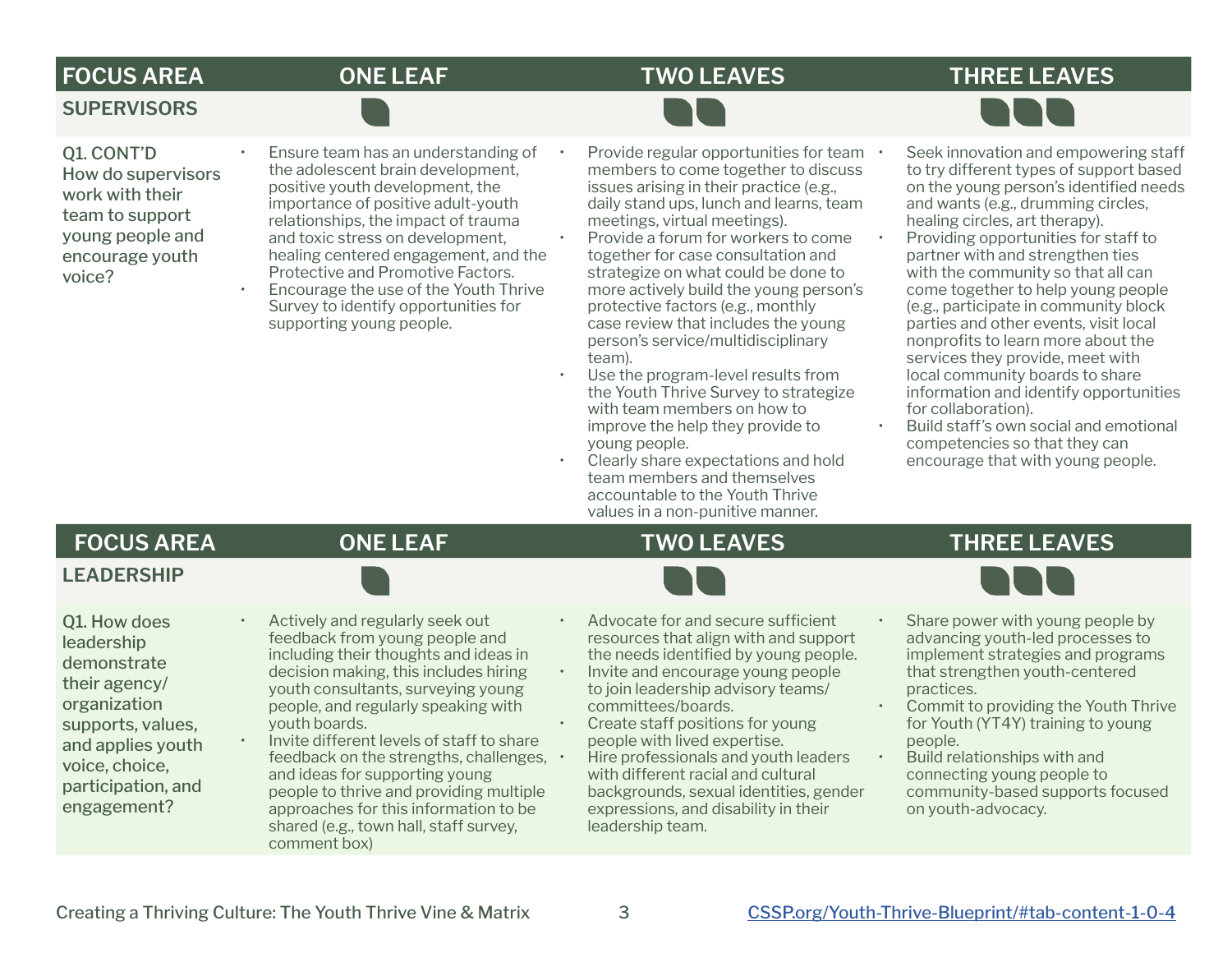| <b>FOCUS AREA</b><br><b>LEADERSHIP</b>                                                                                                                                                                                                | <b>ONE LEAF</b>                                                                                                                                                                                                                                                                                                                                                                                                         | <b>TWO LEAVES</b>                                                                                                                                                                                                                                                                                                                                                                                                                                                                                                                                                                                                                                                                                                                                                                | <b>THREE LEAVES</b>                                                                                                                                                                                                                                                                                           |
|---------------------------------------------------------------------------------------------------------------------------------------------------------------------------------------------------------------------------------------|-------------------------------------------------------------------------------------------------------------------------------------------------------------------------------------------------------------------------------------------------------------------------------------------------------------------------------------------------------------------------------------------------------------------------|----------------------------------------------------------------------------------------------------------------------------------------------------------------------------------------------------------------------------------------------------------------------------------------------------------------------------------------------------------------------------------------------------------------------------------------------------------------------------------------------------------------------------------------------------------------------------------------------------------------------------------------------------------------------------------------------------------------------------------------------------------------------------------|---------------------------------------------------------------------------------------------------------------------------------------------------------------------------------------------------------------------------------------------------------------------------------------------------------------|
| Q1. CONT'D<br>How does<br>leadership<br>demonstrate<br>their agency/<br>organization<br>supports, values,<br>and applies youth<br>voice, choice,<br>participation, and<br>engagement?                                                 | Communicate and model the Youth<br>Thrive values and guiding premises.                                                                                                                                                                                                                                                                                                                                                  | Require all workers and supervisors<br>are trained in the Youth Thrive<br><b>Protective and Promotive Factors</b><br>Use CQI to review disaggregated<br>outcomes for youth by race, ethnicity,<br>sexual orientation and gender identity<br>and expression (SOGIE), and ability to<br>pinpoint where additional efforts are<br>needed.<br>Use key indicators associated with<br>thriving (e.g., number and percent of<br>young people exiting to permanency,<br>number and percent of young people<br>accessing ETV resources, reduction in<br>number and percent of young people<br>in congregate care) to co-develop<br>with young people an action plan for<br>addressing results that do not align<br>with the agency's/organization's goals<br>and values for young people. | Communicate to multiple<br>stakeholders-including legislators,<br>policymakers, the public, agency,<br>funders, and constituents-the<br>interconnection between the multiple<br>areas that influence and impact youth-<br>centered practice (e.g., agency values,<br>policies, training, funding, and staff). |
| <b>FOCUS AREA</b>                                                                                                                                                                                                                     | <b>ONE LEAF</b>                                                                                                                                                                                                                                                                                                                                                                                                         | <b>TWO LEAVES</b>                                                                                                                                                                                                                                                                                                                                                                                                                                                                                                                                                                                                                                                                                                                                                                | <b>THREE LEAVES</b>                                                                                                                                                                                                                                                                                           |
| <b>ADMINISTRATIVE</b><br><b>SUPPORT AND</b><br><b>OTHER STAFF</b>                                                                                                                                                                     |                                                                                                                                                                                                                                                                                                                                                                                                                         |                                                                                                                                                                                                                                                                                                                                                                                                                                                                                                                                                                                                                                                                                                                                                                                  |                                                                                                                                                                                                                                                                                                               |
| Q1. How does<br>your agency/<br>organization<br>support<br>administrative staff<br>and other staff to<br>promote young<br>people thriving?<br>Examples of other staff:<br>data analyst, policy makers,<br>transportation, child care, | Provide orientation and trainings<br>related to adolescent brain<br>development, positive youth<br>development, the importance of<br>positive adult-youth relationships,<br>the impact of trauma and toxic stress<br>on development, healing centered<br>engagement, and the protective and<br>promotive factors.<br>Share information about the important<br>role they have in supporting and<br>valuing young people. | Provide opportunities to practice<br>$\bullet$<br>and apply the information attained<br>at trainings during youth-centered<br>activities.<br>Encourage participation in agency/<br>organization activities that include<br>young people.                                                                                                                                                                                                                                                                                                                                                                                                                                                                                                                                         | Invite and support role as formal and<br>$\bullet$ .<br>informal mentors to young people.<br>Encourage idea sharing and obtaining<br>$\bullet$<br>feedback on opportunities to help<br>young people to thrive.                                                                                                |

Creating a Thriving Culture: The Youth Thrive Vine & Matrix 4 [CSSP.org/Youth-Thrive-Blueprint/#tab-content-1-0-4](http://CSSP.org/Youth-Thrive-Blueprint/#tab-content-1-0-4)

*security, cafeteria, grounds keepers and maintenance*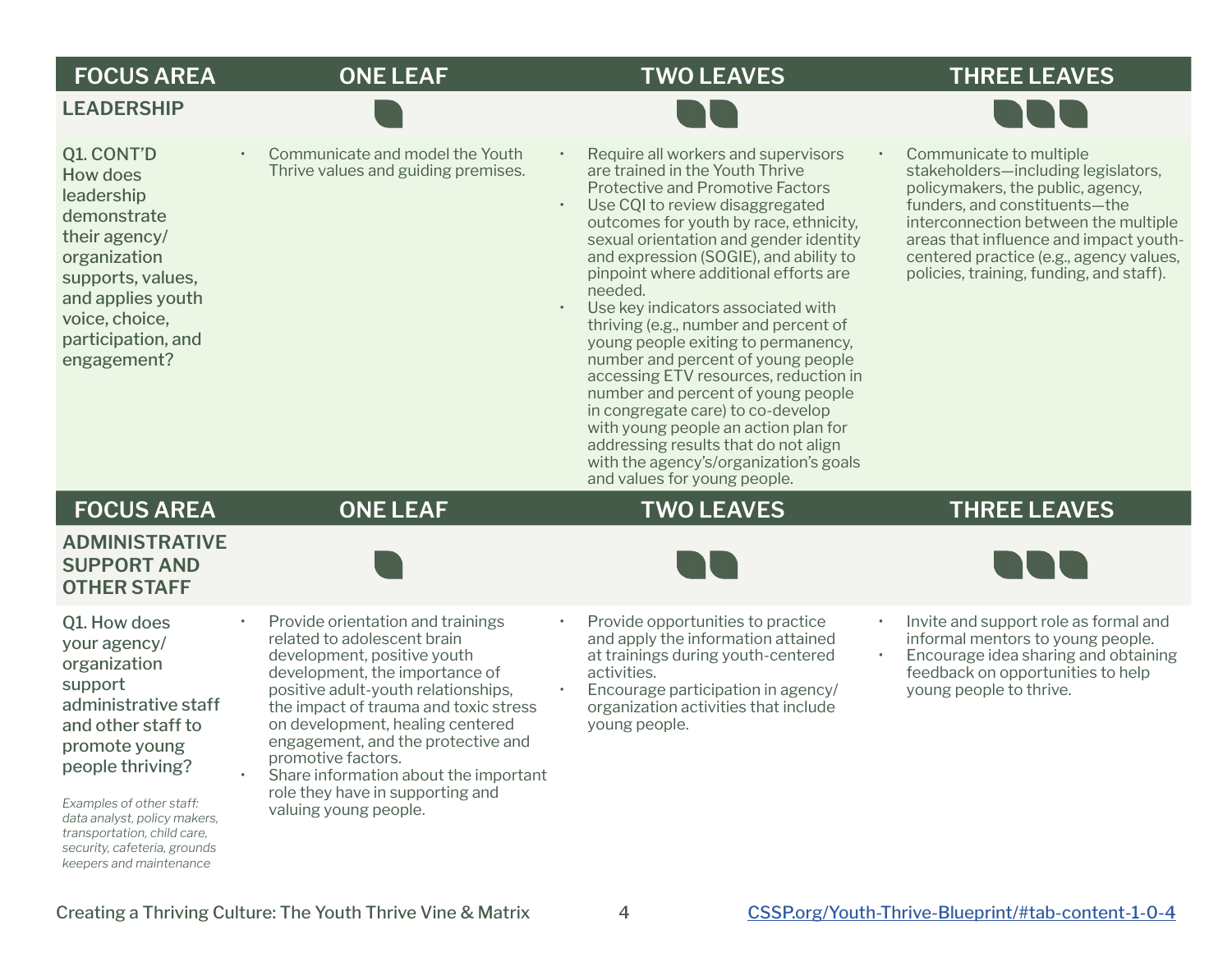# **Resources to Strengthen Practice: PEOPLE**

### *Youth Workers*

Youth Thrive Protective and Promotive Factors One Pagers:

- [Youth Resilience](https://cssp.org/resource/yt-youth-resilience/)
- **[Social Connections](https://cssp.org/resource/yt-social-connections/)**
- [Knowledge of Adolescent Development](https://cssp.org/resource/yt-knowledge-of-adolescent-development/)
- [Concrete Support in Times of Need](https://cssp.org/resource/yt-concrete-support-in-times-of-need/)
- [Cognitive and Social-Emotional Competence](https://cssp.org/resource/yt-cognitive-and-social-emotional-competence-in-youth/)

### Youth Thrive Guiding Premises One Pager

- [Youth Thrive in Practice: Social Connections with Family and Caregivers](https://cssp.org/wp-content/uploads/2021/10/YT-Blueprint-Social-Connections-with-Family-and-Caregivers.pdf)
- [Youth Thrive in Practice: Social Connections with Peers](https://cssp.org/wp-content/uploads/2021/10/YT-Blueprint-Social-Connections-Young-People-and-Peers.pdf)
- [Youth Thrive in Practice: Social Connections with Peer Mentors](https://cssp.org/wp-content/uploads/2021/10/YT-Blueprint-Social-Connections-Young-People-and-Peer-Mentors.pdf)
- [Using the Protective and Promotive Factors to Support Youth Well-Being: An Interactive Guide](https://cssp.org/resource/interactive-guide-protective-promotive-factors/)
- [Youth Thrive Survey](https://cssp.org/our-work/project/youth-thrive/#survey-instrument)
- [Youth Thrive Survey Tip Sheet for Professionals](https://cssp.org/resource/youth-thrive-survey-tip-sheet/)
- [Youth Thrive Curriculum & Training](https://cssp.org/our-work/project/youth-thrive/#training)
- [Youth Thrive Promoting Youth Resilience Module](https://cssp.org/resource/youth-thrive-promoting-youth-resilience/)
- [Building Cognitive and Social-Emotional \(CSE\) Competencies](https://cssp.org/cognitive-and-social-emotional-development-module/)
- [Strategies for Authentic Integration of Family and Youth Voice in Child Welfare](https://library.childwelfare.gov/cwig/ws/library/docs/capacity/Blob/123715.pdf?r=1&rpp=10&upp=0&w=+NATIVE(%27recno=123715%27)&m=1) (Capacity Building Center for States)

### *Supervisors*

Youth Thrive Protective and Promotive Factors One Pagers:

- [Youth Resilience](https://cssp.org/resource/yt-youth-resilience/)
- [Social Connections](https://cssp.org/resource/yt-social-connections/)
- [Knowledge of Adolescent Development](https://cssp.org/resource/yt-knowledge-of-adolescent-development/)
- [Concrete Support in Times of Need](https://cssp.org/resource/yt-concrete-support-in-times-of-need/)
- [Cognitive and Social-Emotional Competence](https://cssp.org/resource/yt-cognitive-and-social-emotional-competence-in-youth/)
- [Youth Thrive Supervisory Coaching Tool](https://cssp.org/youth-thrive-coaching-tool/)
- [Youth Thrive Survey](https://cssp.org/our-work/project/youth-thrive/#survey-instrument)
- Youth Thrive Survey Tip Sheet for Professionals
- [Youth Thrive Curriculum & Training](https://cssp.org/our-work/project/youth-thrive/#training)
- [Youth Thrive Promoting Youth Resilience Module](https://cssp.org/resource/youth-thrive-survey-tip-sheet/)
- [Building Cognitive and Social-Emotional \(CSE\) Competencies](https://cssp.org/cognitive-and-social-emotional-development-module/)
- [Transformational Relationships for Youth Success](https://cssp.org/cognitive-and-social-emotional-development-module/)
- [Strategies for Authentic Integration of Family and Youth Voice in Child Welfare](https://library.childwelfare.gov/cwig/ws/library/docs/capacity/Blob/123715.pdf?r=1&rpp=10&upp=0&w=+NATIVE(%27recno=123715%27)&m=1) (Capacity Building Center for States)